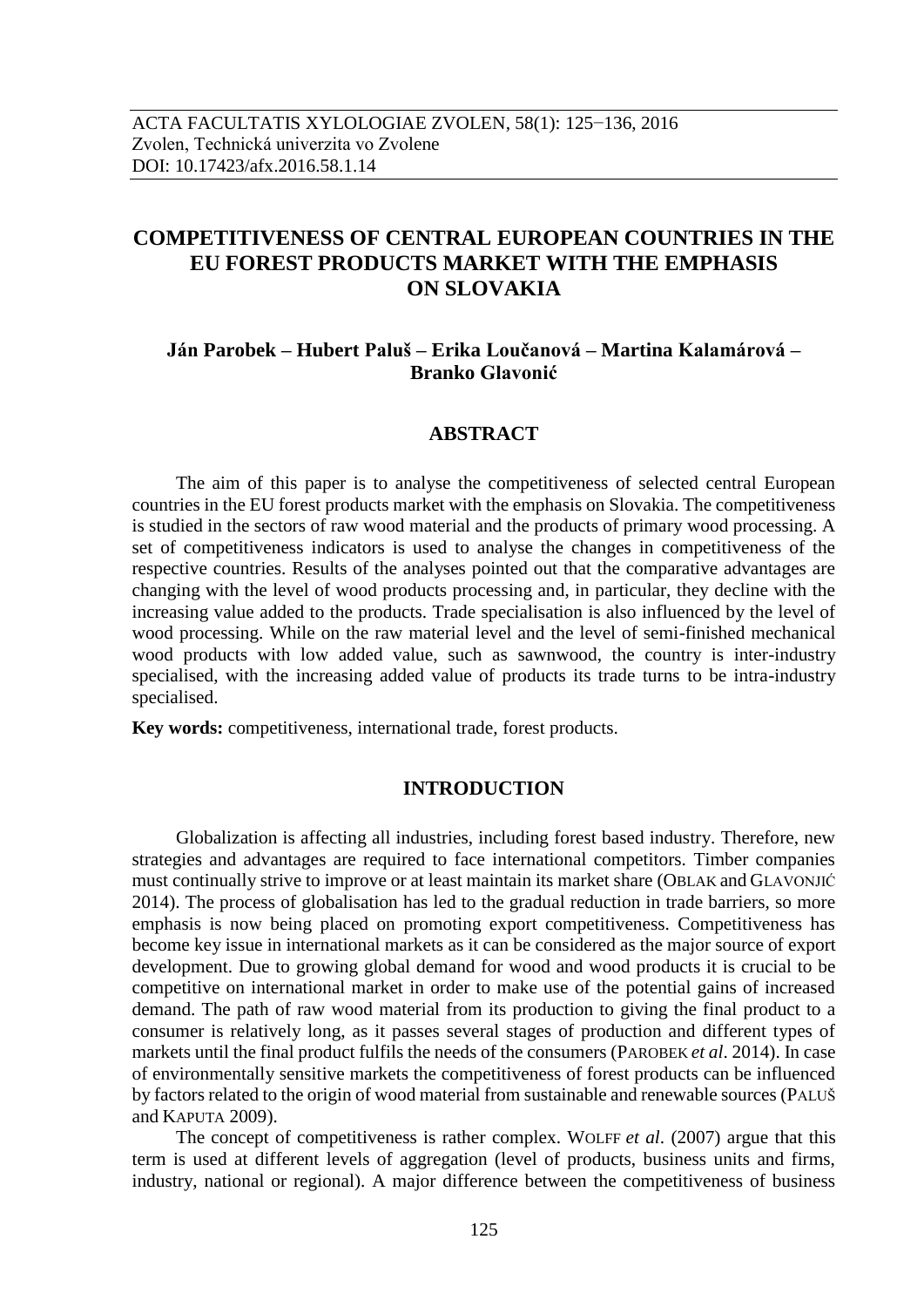units and national economies is in the ultimate objective. In the first meaning it is the success or in several cases the very survival of a company, while in the second meaning the objective is to raise living standards (JANSIK *et al*. 2014). A nation's competitiveness can be described as the degree to which it can, under free and fair market conditions, produce goods and services which meet the test of the international markets, while simultaneously maintaining and expanding the incomes of its people over the longer term. In a broader context, LATRUFFE (2010) defines competitiveness in two perspectives: (i) as the ability to face competition and to be successful when facing competition, and (ii) as the ability to sell products that meet demand requirements and at the same time, ensure profits over time that enable the firm to thrive.

According to NOOR *et al*. (2008) the theory of competitiveness is based on comparative and competitive advantage, both of which are related, but one is often mistaken for the other. The concept of comparative advantage is derived from traditional theory of international trade. The term competitiveness goes beyond comparative advantage as no country can be competitive in every economic activity. PORTER (1990) claims that productivity is the only meaningful concept of competitiveness. According to KAGOCHI (2007) some of the underlying factors that influence competitiveness include technology, human capital, product quality and differentiation, exchange rate, and other external factors. Traditional trade theory understands international competitiveness via the comparative advantage of nations. A nation engages in trade and gains a comparative advantage not because it can produce a good or service absolutely cheaper, but because it is relatively more efficient than other nations in producing this good or service (RICARDO 1911; CARVALHO *et al*. 2009). The Heckscher- Ohlin theorem (OHLIN 1933) assumes that especially the relative endowments of production factors such as natural resources, labour and capital determine a nation's comparative advantage. The theorem states that each country exports the commodity which requires for its production relatively intensive use of the factor in relative abundance in that country (GONUGUNTLA 2007). The measurement of competitiveness in this sense stresses a country's performance on international markets and refers e.g. to trade flows, net exports, or countries' shares of the world market (WOLFF *et al*. 2007).

For small and vulnerable economies, exports are essential in sustaining growth and external viability. Their long-term survival is dependent on their ability to compete with exports of similar products from other countries in the international market. Export industries can contribute significantly in terms of capital inflows, employment, utilisation of domestic resources and widening the manufacturing base. Exports can also allow domestic industries to achieve some economies of scale, which otherwise would not have been possible due to the limited domestic market size (PRASAD, 2004). There have been several indicators developed to measure the competitive situation of a specific sector or country. According to GRIES and HENTSCHEL (1994) these can be classified into two groups: (i) result-oriented indicators (such are terms of trade, revealed comparative advantage, constant market shares, etc.) a (ii) determinant-oriented indicators (e.g. the legal and institutional framework of a country, its infrastructure, social security system etc.)

There have been many studies using the result-oriented indicators to evaluate competitiveness of forest based and related agricultural sectors in different countries. CARVALHO *et al*. (2009) used the revealed comparative advantage (RCA) and relative position in the market (RPM) indices to evaluate competiveness of Brazilian wood pulp in the international market. GONUGUNTLA (2007) used the RCA index to analyse New Zealand's forestry sector comparative advantage in some forestry products. The study showed that New Zealand's comparative advantage decreased in low value products but increased in high value products within the forestry sector. PRASAD (2004) used the revealed comparative advantage (RCA) index and revealed symmetric comparative advantage (RSCA) to measure Fiji's competitiveness in comparison to a set of reference countries. A comprehensive study on the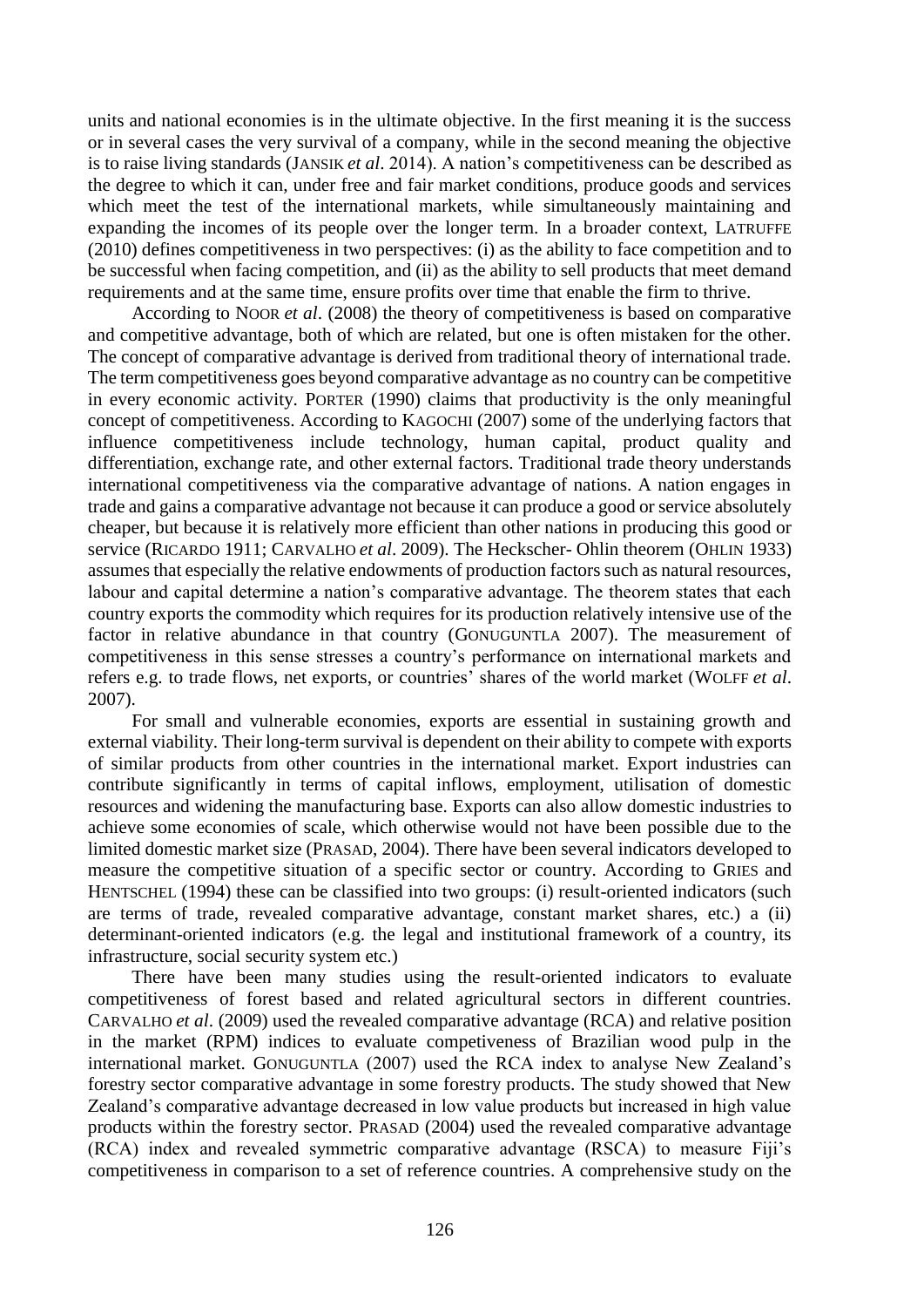competitiveness in the global forest industry sector with the emphasis on the German forest industry was elaborated by DIETER and ENGLERT (2007). The study considered competitiveness of different wood commodities according to the level of processing using the revealed comparative advantage (RCA) index and the constant market share (CMS) analysis. MÄKELÄ (2009) studied the competitiveness of the Russian forest industry and the influence of export taxes on competitiveness of individual wood commodities. NOOR *et al*. (2008) used the approach of revealed comparative advantage to analyse the strength of Malaysia in exporting wood and forest products to world market. A similar study was elaborated by ZHANG *et al*. (2012) who evaluated the competitiveness of Chinese industries, including the competitiveness of wood products. Similarly, several studies were elaborated by FERTO and HUBBARD (2001), GIURCA and SERBANESCU (2000), YERCAN and ISIKLI (2006), HAJDÚCHOVÁ and HLAVÁČKOVÁ (2014) to evaluate competitiveness of agricultural and wood products in the international markets.

The objective of this study is to analyse the competitiveness of selected central European countries in the EU forest products market in the sectors of raw wood material, products of primary mechanical and primary chemical wood processing. A set of competitiveness indicators is used to analyse the changes in competitiveness in related sectors of the respective countries with the emphasis on Slovakia in different time periods.

# **MATERIAL AND METHODS**

Based on the classification of the World Factbook (THE WORLD FACTBOOK 2015) the central European countries included in the analysis are represented by Slovakia, Poland, Slovenia, Czech Republic, Austria, Germany and Hungary. The EU 27 represented the reference market. As for the definition of forest products, the FAO classification of forest products (FERTO and HUBBARD 2001) was used to set up the main categories of products according to the type and level of processing and added value (tab. 1). For the evaluation of competitiveness cross-sectional data for the years 2007 and 2012 have been analysed.

| Category                               | <b>Product groups</b> | <b>Products included</b>   |
|----------------------------------------|-----------------------|----------------------------|
| Raw wood material                      | Roundwood             | Industrial roundwood       |
|                                        |                       | Fuel wood                  |
|                                        | Sawnwood              | Sawnwood                   |
|                                        |                       | <b>Sleepers</b>            |
|                                        |                       | Veneer                     |
| Semi-finished mechanical wood products |                       | Plywood                    |
|                                        | Wood based panels     | Particle board             |
|                                        |                       | Fibreboard                 |
|                                        |                       | Chemical wood pulp         |
|                                        |                       | Semi-chemical wood pulp    |
|                                        | Wood pulp             | Mechanical wood pulp       |
| Semi-finished chemical wood products   |                       | Dissolving wood pulp       |
|                                        |                       | Newsprint                  |
|                                        | Paper and paperboard  | Printing and writing paper |
|                                        |                       | Other paper and paperboard |

|  | Tab. 1 Categories of examined wood and wood products. |  |  |  |
|--|-------------------------------------------------------|--|--|--|
|  |                                                       |  |  |  |

The study adopts the widely accepted competitiveness indicators (Market Share (MS), Revealed Comparative Advantage (RCA), Net Exports Revealed Comparative Advantage (NERCA)) based on forest products trade data in 2007 and 2012 available from the FAO Forest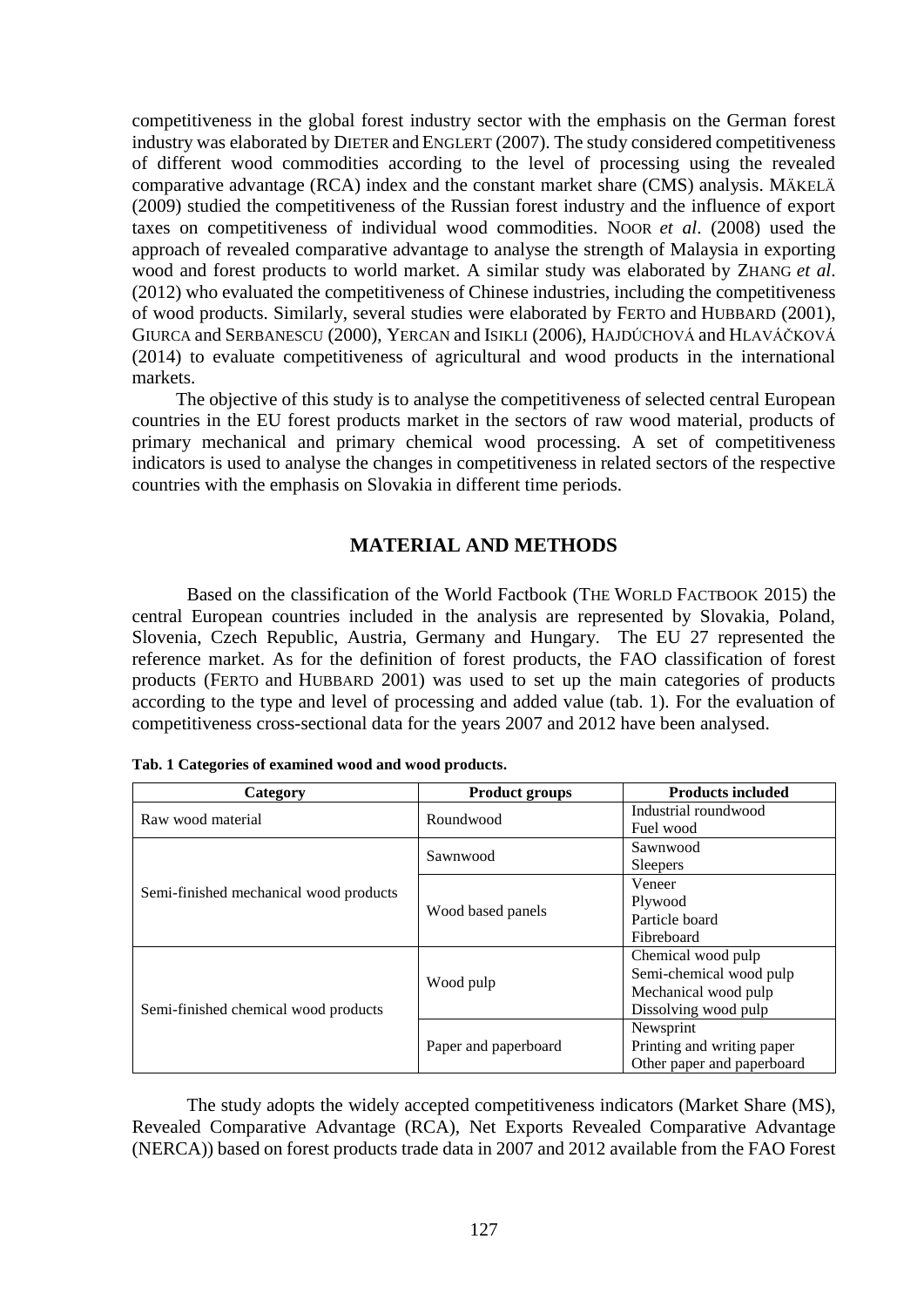Products Statistics (FORESTRY PRODUCTION AND TRADE, 2015) and the UN COMTRADE DATABASE (2015).

#### **Market Share**

An indicator of competitiveness is market share, the percentage of a world (a set of selected countries) commodity market held by an exporter. Shifts in market share between two time periods reflect changing competitiveness across countries. A positive difference reveals an overall growth in market share; a negative difference reveals the failure to maintain market shares. Market share can be defined as:

$$
MS_j^A = X_j^A / X_j^W \tag{1}
$$

where:

 $X_j^A$  - country A's export of product j,

 $X_j^W$  - world exports of product j (exports of a set of referenced countries).

As market share can change due to different reasons such as export subsides, changes in the total world market, changes in commodity markets etc., this indicator should be used in measuring competitiveness especially when used with other related indicators shown below.

#### **Revealed Comparative Advantage Index**

The revealed comparative advantage index was proposed by BALASSA (1965) to demonstrate whether a country has comparative advantage in producing a given product, comparing its share to the volume of domestic and international exports. According to CARVALHO *et al*. (2009), an index greater than unity indicates that a country has comparative advantage in producing product, while an index less than unity indicates that the country has revealed comparative disadvantage. Higher index means greater comparative advantage of the country in international trade. The Balassa's RCA index is defined as:

$$
RCA_j^A = \frac{x_j^A/x^A}{x_j^W/x^W}
$$
 (2)

where:

 $X^A$  - total exports of country A,

 $X^W$  - total world exports (exports of a set of referenced countries).

GONUGUNTLA (2007) argues that although RCA reveals a country's resource based comparative advantage. It is quite likely that a country's comparative advantage is influenced by other variables such as changes in resource endowment, technology and demand. Another problem with the RCA index is that large differences in country sizes can cause problems when applying the RCA across countries and therefore LAURSEN (1998) adjusted the RCA index to make it symmetric (RSCA), such that the adjusted index values are between  $-1$  and  $+1$ . This RSCA index is defined as:

$$
RSCA_j^A = (RCA_j^A - 1)/(RCA_j^A + 1)
$$
\n
$$
(3)
$$

Positive values of RSCA show a comparative advantage and negative values of RSCA show a comparative disadvantage in exporting product j.

#### **Net exports Revealed Comparative Advantage Index**

The index helps to reveal the real comparative advantage as it considers simultaneous exports and imports of a particular product category. This ratio is calculated as:

$$
NERCA_j^A = \frac{x_j^A - M_j^A}{x_j^A + M_j^A}
$$
\n<sup>(4)</sup>

where:

 $M_j^A$  - country A's import of product j.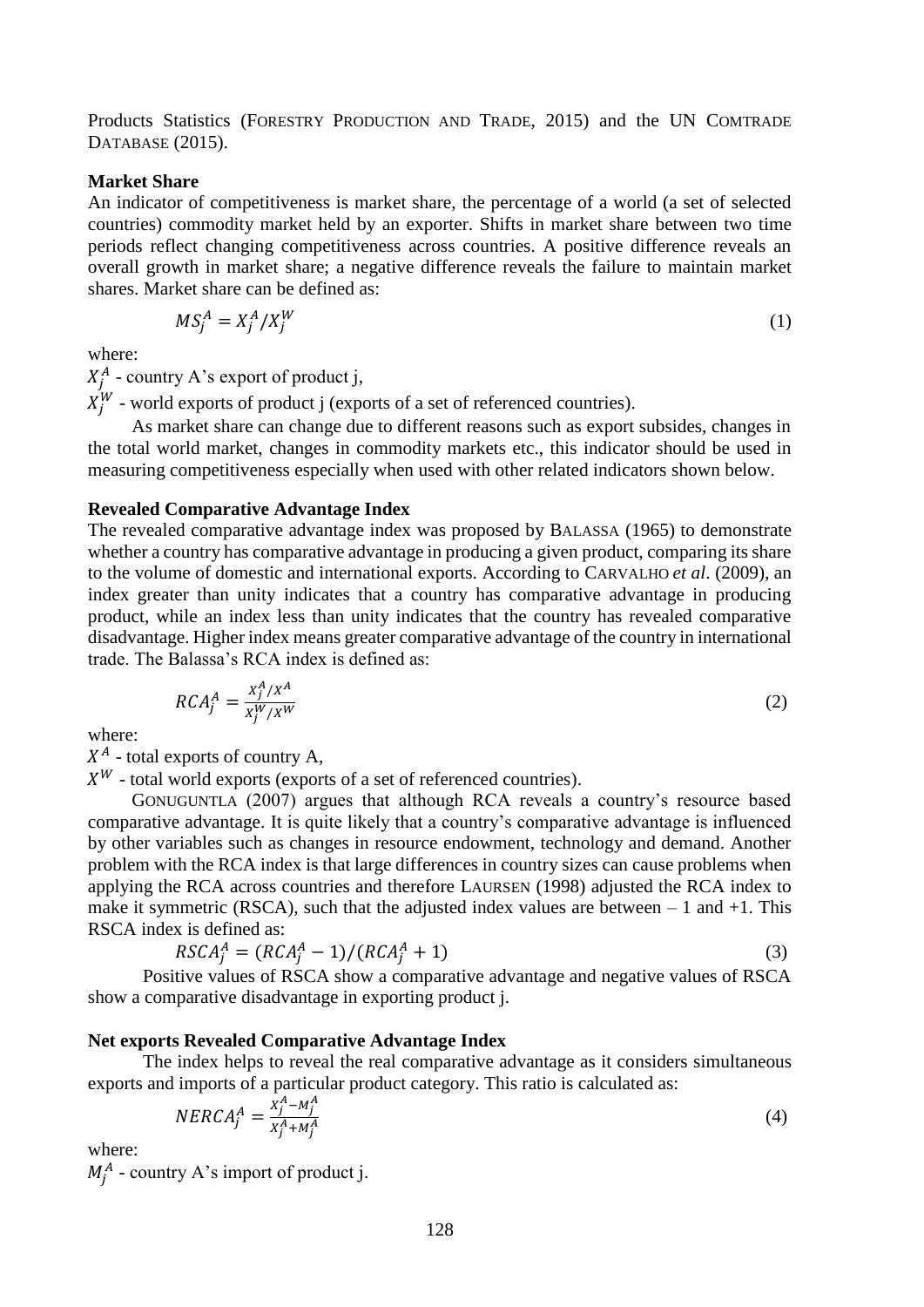This ratio ranges from -1 when there are no exports  $(X_j^A = 0)$  to +1 when there are no imports ( $M_j^A = 0$ ). The values indicate comparative disadvantage when it is between  $-1$  and 0 and comparative advantage when the value is between  $0$  and  $+1$ . However, if it is equal to  $0$ , it indicates that exports and imports of a particular product are equal. More specifically, this index measures the degree of specialisation of a country in exporting a particular product (PRASAD 2004).

### **RESULTS AND DISCUSSION**

An overview of competitiveness indicators for roundwood is shown in tab. 2. The market share of the analysed countries in roundwood exports was 42% in 2007 and increased by 3% to 45% in 2012 mainly because of the growth in market shares of Czech Republic, Poland, Slovenia and Slovakia. An overall increase was recorded in spite of a significant drop in Germany's market share that decreased by more than a half to 10.7% in 2012 from 22.6% in 2007. On the other hand, there was an increase in the shares of small countries (Czech Republic, Slovakia, Slovenia), and, in particular, in Slovakia where it increased by almost 140% and reached 7.7% in 2012. An increase in Slovakia's market share was reflected in revealed comparative advantages, where RCA rose by  $64\%$  to  $4.874$  (RSCA = 0.660) in 2012. All other countries except of Germany and Austria showed comparative advantages on the roundwood market in 2012 as the values of their RSCA indexes were greater than 0. The highest comparative advantages in 2012 were revealed for Slovenia (0.731) followed by Slovakia (0.660) and Czech Republic (0.587). As for the NERCA indicator, this is influenced only by the export and import of a country. Relatively high negative values were recorded in 2012 for Austria (-0.788) and Germany (-0.268) as both increased their imports of roundwood while other analysed countries showed positive values.

| Roundwood      | <b>MS</b> | <b>RCA</b> | <b>RSCA</b> | <b>NERCA</b> | <b>MS</b> | <b>RCA</b> | <b>RSCA</b> | <b>NERCA</b> |  |  |
|----------------|-----------|------------|-------------|--------------|-----------|------------|-------------|--------------|--|--|
|                |           |            | 2007        |              |           | 2012       |             |              |  |  |
| Austria        | 0.031     | 1.034      | 0.017       | $-0.768$     | 0.028     | 0.897      | $-0.054$    | $-0.788$     |  |  |
| Czech Republic | 0.075     | 3.263      | 0.531       | 0.547        | 0.119     | 3.839      | 0.587       | 0.341        |  |  |
| Germany        | 0.226     | 0.892      | $-0.057$    | 0.187        | 0.107     | 0.380      | $-0.449$    | $-0.268$     |  |  |
| Hungary        | 0.024     | 1.359      | 0.152       | 0.510        | 0.025     | 1.246      | 0.110       | 0.644        |  |  |
| Poland         | 0.014     | 0.545      | $-0.295$    | $-0.507$     | 0.062     | 1.742      | 0.271       | 0.248        |  |  |
| Slovakia       | 0.033     | 2.964      | 0.495       | 0.554        | 0.077     | 4.874      | 0.660       | 0.732        |  |  |
| Slovenia       | 0.018     | 3.553      | 0.561       | 0.191        | 0.035     | 6.440      | 0.731       | 0.421        |  |  |

**Tab. 2 Competitiveness indicators of selected countries for roundwood in 2007 and 2012.**

Competitiveness indicators for sawnwood are illustrated in tab. 3. The market share of the central European countries is more than a third of all EU exports and in 2012 accounted for 34% after it dropped from 39% in 2007. The reason for this can be found in rising domestic consumption of sawnwood either by further processing industries such as furniture production or construction sector in Germany, Austria and partially in Poland, as well as in the increase of exports of other EU traditional sawnwood exporters. All other countries increased their market share between 2007 and 2012 led by Slovenia's 7% and Slovakia's 6% increase. In spite of a decrease in Austria's market share, the country still showed the second biggest value of RCA indicator (3.381) after Slovenia (3.818). In 2012 comparative advantages were also revealed for the Czech Republic and Slovakia while the negative value of RSCA indicates comparative disadvantages for Hungary, Poland and Germany. Except of Slovenia, all other net exporters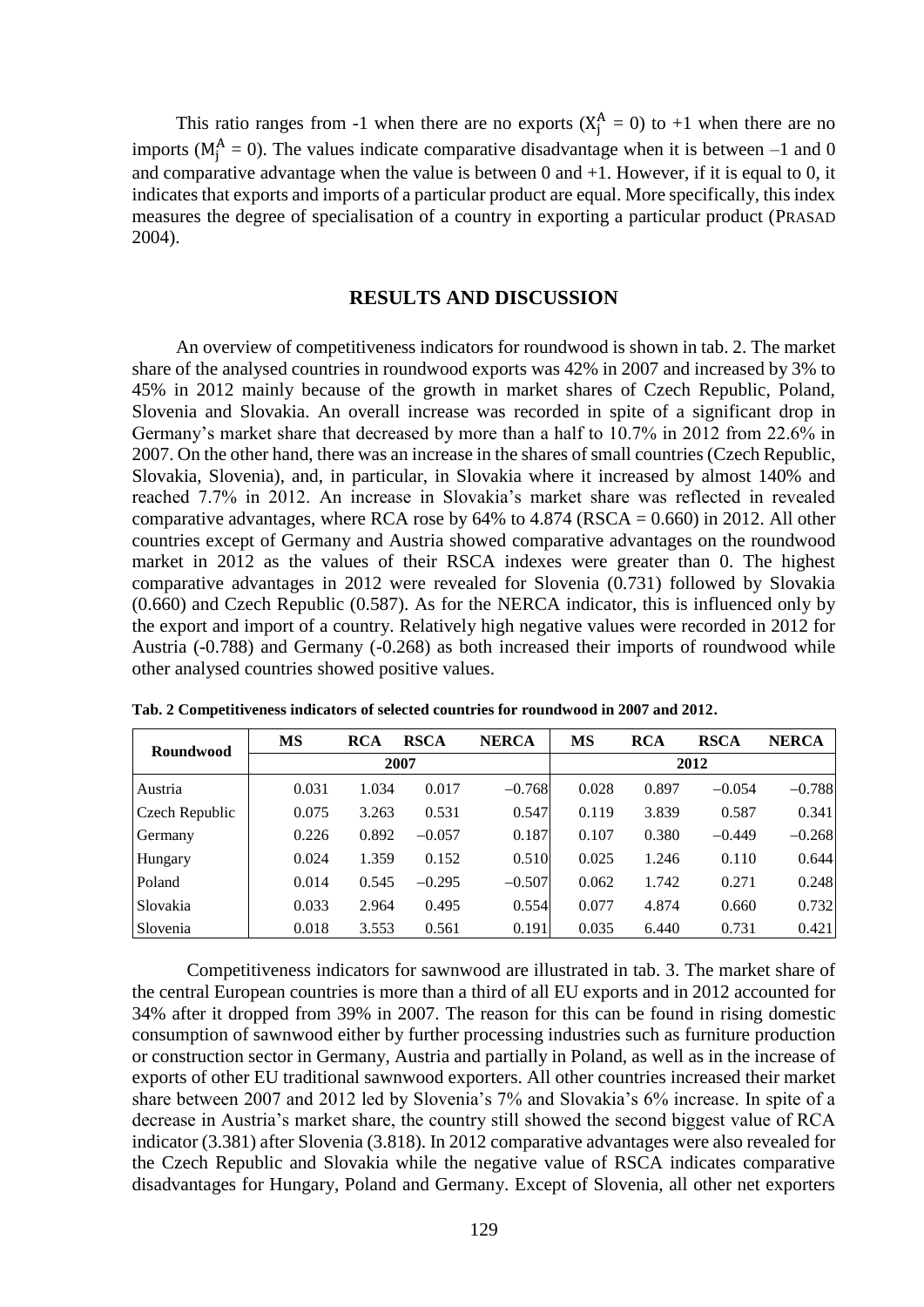showed decreasing value of NERCA in 2012 compared to 2007. In case of Slovakia the value of this indicator decreased by 37% to 0.36, however the country still has a comparative advantage in the trade of sawnwood and it is a net exporter. NERCA values for Hungary, Germany, Slovenia and Poland point out a significant intra-industry specialisation of these countries.

| <b>Sawnwood</b> | MS    | <b>RCA</b> | <b>RSCA</b> | <b>NERCA</b> | <b>MS</b> | <b>RCA</b> | <b>RSCA</b> | <b>NERC</b><br>A |  |  |
|-----------------|-------|------------|-------------|--------------|-----------|------------|-------------|------------------|--|--|
|                 |       |            | 2007        |              |           | 2012       |             |                  |  |  |
| Austria         | 0.128 | 4.289      | 0.622       | 0.571        | 0.107     | 3.381      | 0.544       | 0.399            |  |  |
| Czech Republic  | 0.028 | 1.223      | 0.101       | 0.523        | 0.032     | 1.383      | 0.222       | 0.415            |  |  |
| Germany         | 0.183 | 0.725      | $-0.160$    | 0.283        | 0.138     | 0.492      | $-0.341$    | 0.152            |  |  |
| Hungary         | 0.005 | 0.285      | $-0.557$    | $-0.377$     | 0.007     | 0.363      | $-0.467$    | 0.012            |  |  |
| Poland          | 0.014 | 0.538      | $-0.300$    | $-0.115$     | 0.013     | 0.377      | $-0.453$    | $-0.187$         |  |  |
| Slovakia        | 0.016 | 1.441      | 0.181       | 0.560        | 0.021     | 1.923      | 0.309       | 0.360            |  |  |
| Slovenia        | 0.014 | 2.794      | 0.473       | $-0.018$     | 0.021     | 3.818      | 0.585       | 0.112            |  |  |

**Tab. 3 Competitiveness indicators of selected countries for sawnwood in 2007 and 2012.**

The values and changes in competitiveness indicators for wood based panels are illustrated in tab. 4. This product group is aggregated and incorporates veneer sheets, plywood, particle board including OSB board and fibreboard. In 2012 the exports of the analysed countries accounted for 48% of all EU exports and due to a great variety of products within the product group, which are used in different industrial sectors, this market share stayed unchanged compared to 2007. The greatest market share values were recorded by Germany (23.6%), Austria (11.3%) and Poland (6.6%) in 2012. However, RSCA index revealed comparative advantages for Austria (0.565), Slovenia (0.331) and Poland (0.298), thought Slovakia and Czech Republic turned from comparative advantages in 2007 to disadvantages in 2012.

Slovakia and Hungary are net importers (NERCA<0) of wood based panels while other countries are net exporters. This is valid for the whole group of products, however situation may differ for individual products according to the country specific production and consumption. All countries except Austria show relatively high intra-industry specialisation. However, the reasons for such performance of individual countries would require more detail analysis of a specific country conditions. In Slovakia, for example, the NERCA value was - 0.153 in 2012 and it was the result of the intensive foreign trade with different dimension and quality classes of particle boards used for different purposes.

|                          | <b>MS</b> | <b>RCA</b> | <b>RSCA</b> | <b>NERCA</b> | <b>MS</b> | <b>RCA</b> | <b>RSCA</b> | <b>NERCA</b> |  |
|--------------------------|-----------|------------|-------------|--------------|-----------|------------|-------------|--------------|--|
| <b>Wood based panels</b> |           |            | 2007        |              |           | 2012       |             |              |  |
| Austria                  | 0.103     | 3.465      | 0.552       | 0.544        | 0.113     | 3.598      | 0.565       | 0.499        |  |
| Czech Republic           | 0.028     | 1.222      | 0.100       | 0.183        | 0.030     | 0.977      | $-0.012$    | 0.178        |  |
| Germany                  | 0.248     | 0.981      | $-0.009$    | 0.247        | 0.236     | 0.841      | $-0.086$    | 0.152        |  |
| Hungary                  | 0.014     | 0.769      | $-0.130$    | $-0.062$     | 0.012     | 0.611      | $-0.242$    | $-0.012$     |  |
| Poland                   | 0.057     | 2.170      | 0.369       | 0.118        | 0.066     | 1.847      | 0.298       | 0.234        |  |
| Slovakia                 | 0.015     | 1.370      | 0.156       | $-0.104$     | 0.012     | 0.761      | $-0.136$    | $-0.153$     |  |
| Slovenia                 | 0.013     | 2.651      | 0.452       | 0.167        | 0.011     | 1.990      | 0.331       | 0.084        |  |

**Tab. 4 Competitiveness indicators of selected countries for wood based panels in 2007 and 2012.**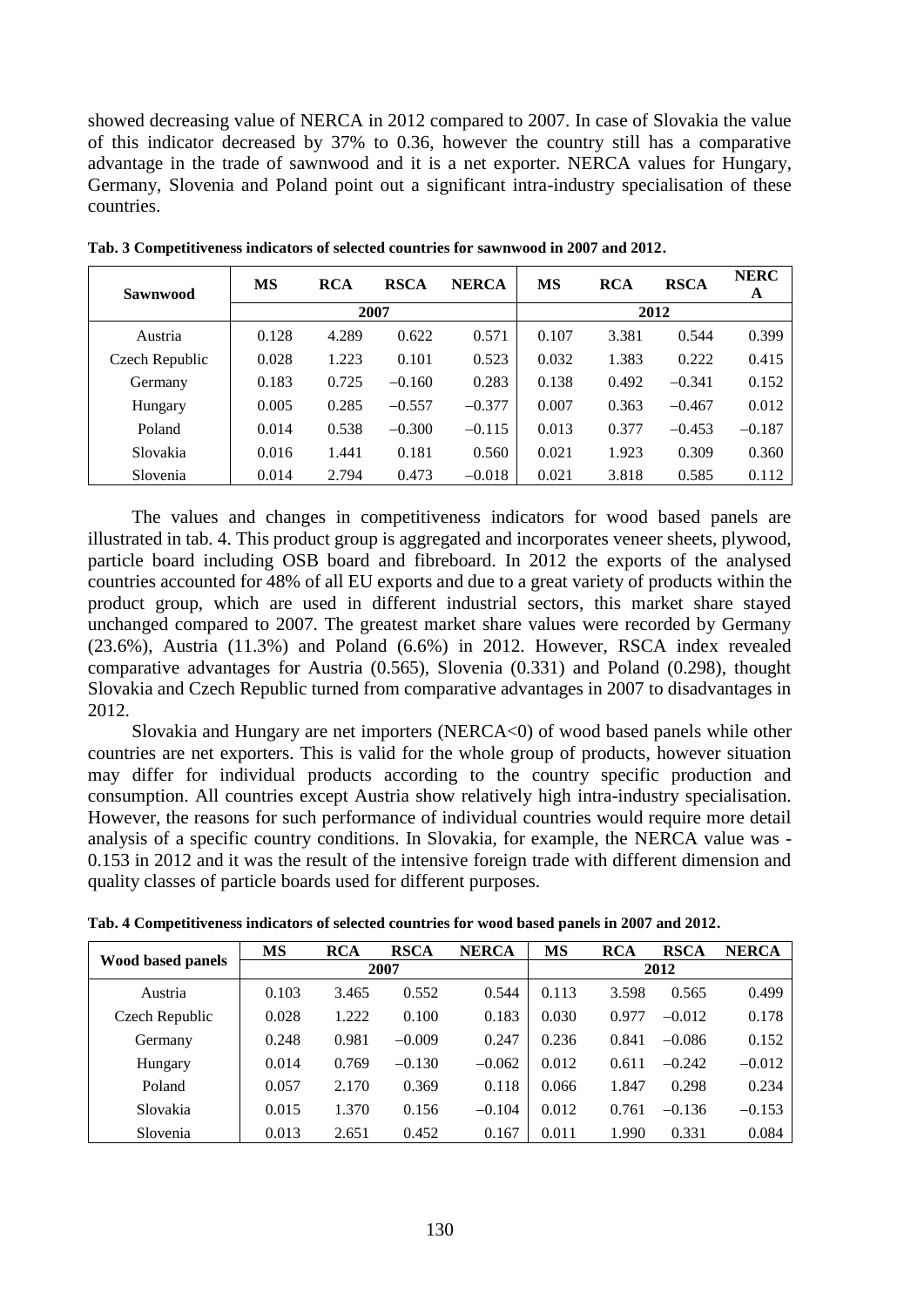An entire market share of the analysed countries in wood pulp export on the EU exports was 21.8% in 2012, which is significantly less compared to the market shares of mechanical primary processed products exports (tab. 5). Comparative advantages in wood pulp trade measured by RCA (RSCA) in 2012 were revealed only for Austria (0.300) and Slovenia (0.208) even if the positive RSCA value showed also Slovakia (0.110) yet in 2007. These three countries are also the only net exporters of wood pulp led by Austria (NERCA  $= 0.447$ ). On the other hand the greatest negative trade deficit was recorded in Germany (NERCA =  $0.635$ ).

The NERCA values of Hungary (-0.146), Czech Republic ( $-0.121$ ) and Slovakia ( $-0.129$ ) indicate significant intra-industry specialisation with prevailing imports over exports. As wood pulp is an input material for paper manufacturing, an intra-industry specialisation of individual countries is given by the respective paper production capacities. For example, Slovakia is a producer and net exporter of chemical wood pulp for printing and writing paper production on one hand and a net importer of pulp of waste paper used for household paper production on the other hand.

|                | <b>MS</b> | <b>RCA</b> | <b>RSCA</b> | <b>NERCA</b> | <b>MS</b> | <b>RCA</b> | <b>RSCA</b> | <b>NERCA</b> |  |  |
|----------------|-----------|------------|-------------|--------------|-----------|------------|-------------|--------------|--|--|
| Wood pulp      |           | 2007       |             |              |           | 2012       |             |              |  |  |
| Austria        | 0.058     | 1.945      | 0.321       | 0.463        | 0.059     | 1.858      | 0.300       | 0.447        |  |  |
| Czech Republic | 0.012     | 0.517      | $-0.318$    | $-0.164$     | 0.013     | 0.417      | $-0.411$    | $-0.121$     |  |  |
| Germany        | 0.088     | 0.347      | $-0.485$    | $-0.676$     | 0.083     | 0.294      | $-0.545$    | $-0.635$     |  |  |
| Hungary        | 0.009     | 0.475      | $-0.356$    | $-0.260$     | 0.010     | 0.475      | $-0.356$    | $-0.146$     |  |  |
| Poland         | 0.023     | 0.855      | $-0.078$    | $-0.273$     | 0.034     | 0.944      | $-0.029$    | $-0.182$     |  |  |
| Slovakia       | 0.014     | 1.247      | 0.110       | 0.289        | 0.011     | 0.667      | $-0.200$    | 0.129        |  |  |
| Slovenia       | 0.008     | 1.525      | 0.208       | 0.376        | 0.008     | 1.525      | 0.208       | 0.288        |  |  |

**Tab. 5 Competitiveness indicators of selected countries for wood pulp in 2007 and 2012.**

An overview of competitiveness indicators for paper and paperboard products is shown in tab. 6. The market share of the analysed countries in paper products export was 28% in 2007 and increased by 2% to 30% in 2012.

| Paper and        | MS    | <b>RCA</b> | <b>RSCA</b> | <b>NERCA</b> | <b>MS</b> | <b>RCA</b> | <b>RSCA</b> | <b>NERCA</b> |
|------------------|-------|------------|-------------|--------------|-----------|------------|-------------|--------------|
| paperboard       |       |            | 2007        |              |           |            |             |              |
| Austria<br>Czech | 0.026 | 0.885      | $-0.061$    | $-0.369$     | 0.030     | 0.953      | $-0.024$    | $-0.310$     |
| Republic         | 0.026 | 1.150      | 0.070       | 0.232        | 0.026     | 0.849      | $-0.082$    | 0.353        |
| Germany          | 0.216 | 0.856      | $-0.078$    | 0.112        | 0.228     | 0.813      | $-0.103$    | 0.130        |
| Hungary          | 0.000 | 0.001      | $-0.998$    | $-0.994$     | 0.001     | 0.025      | $-0.951$    | $-0.867$     |
| Poland           | 0.002 | 0.060      | $-0.887$    | $-0.927$     | 0.001     | 0.035      | $-0.933$    | $-0.954$     |
| Slovakia         | 0.010 | 0.897      | $-0.054$    | $-0.129$     | 0.014     | 0.888      | $-0.059$    | $-0.046$     |
| Slovenia         | 0.000 | 0.002      | $-0.997$    | $-0.999$     | 0.000     | 0.024      | $-0.953$    | $-0.982$     |

**Tab. 6 Competitiveness indicators of selected countries for paper and paperboard in 2007 and 2012.**

However, 77% of the market share was held by Germany only. In 2012 none of the countries had comparative advantage in exporting paper products, even if RSCA calculated for Austria (-0.024), Slovakia (-0.059), Czech Republic (-0.082) and Germany (-0.103) indicate values close to zero. NERCA revealed Germany and Czech Republic to be net exporters and pointed out a significant Slovakia's intra-industry trade specialisation in paper products.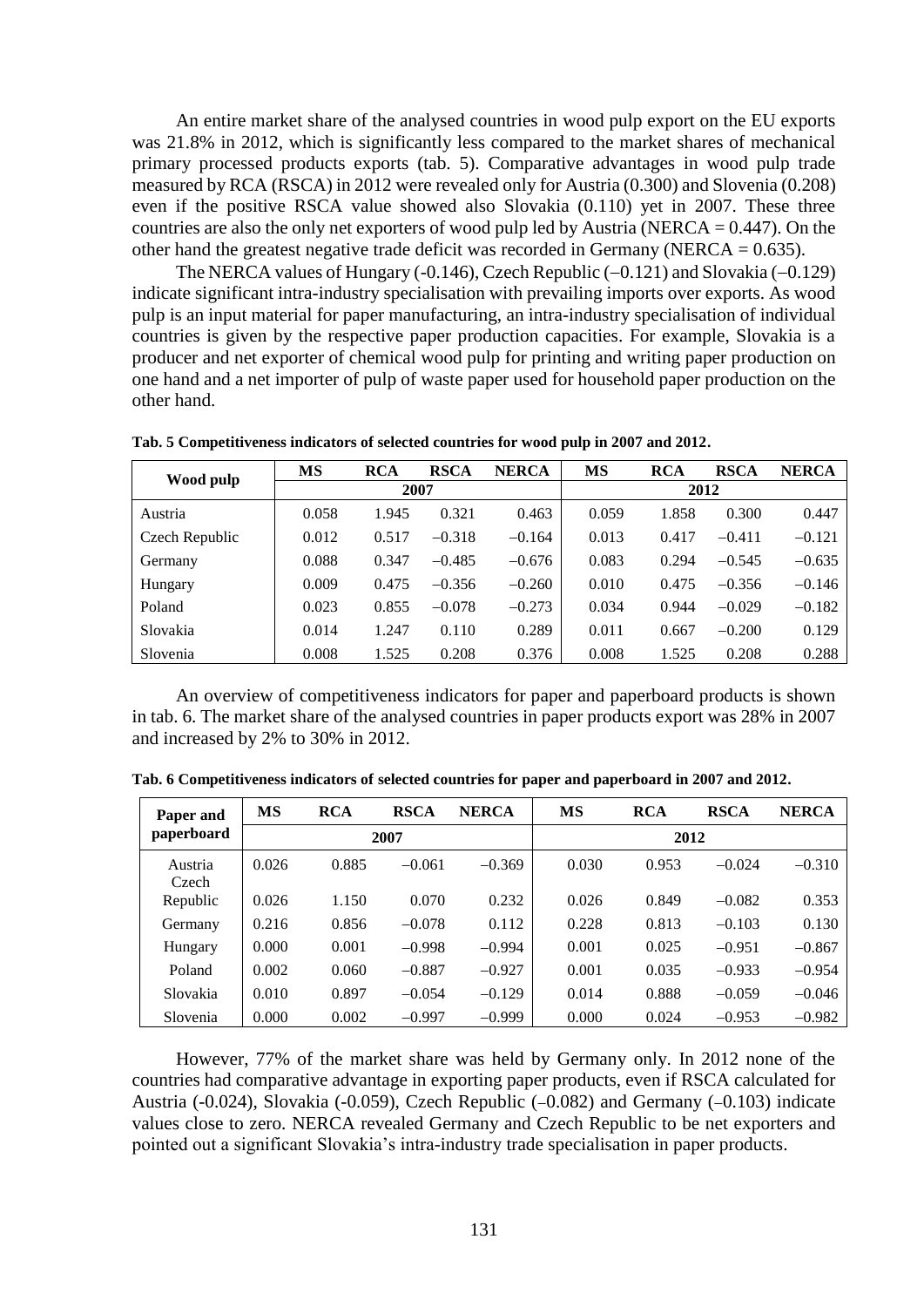In order to evaluate the competitiveness of countries in individual sectors of primary wood processed products it was furthermore necessary to carry out additional analysis for the defined aggregated categories. Competitiveness indicators for the group of semi-finished mechanic wood products are shown in tab. 7. Based on 2012 RCSA values only Slovenia (0.487), Austria (0.227) and Poland (0.006) had comparative advantage in foreign trade with sawnwood and wood based panels, even if these three countries supplemented by Slovakia and Germany were net exporters of these products. Apart from Germany and Austria, values of net exports RCA of other countries indicate strong intra-industry trade.

| Semi-finished mechanical | <b>MS</b> | <b>RCA</b> | <b>RSCA</b> | <b>NERC</b><br>A | <b>MS</b> | <b>RCA</b> | <b>RSCA</b> | <b>NERC</b><br>A |  |
|--------------------------|-----------|------------|-------------|------------------|-----------|------------|-------------|------------------|--|
| wood products            |           |            | 2007        |                  |           | 2012       |             |                  |  |
| Austria                  | 0.034     | 1.131      | 0.062       | 0.558            | 0.050     | 1.588      | 0.227       | 0.448            |  |
| Czech Republic           | 0.015     | 0.632      | $-0.225$    | 0.332            | 0.021     | 0.660      | $-0.205$    | 0.289            |  |
| Germany                  | 0.130     | 0.514      | $-0.321$    | 0.262            | 0.165     | 0.585      | $-0.262$    | 0.152            |  |
| Hungary                  | 0.014     | 0.773      | $-0.128$    | $-0.175$         | 0.012     | 0.585      | $-0.262$    | $-0.003$         |  |
| Poland                   | 0.033     | 1.232      | 0.104       | 0.062            | 0.036     | 1.012      | 0.006       | 0.134            |  |
| Slovakia                 | 0.012     | 1.079      | 0.038       | 0.146            | 0.016     | 0.995      | $-0.003$    | 0.116            |  |
| Slovenia                 | 0.012     | 2.466      | 0.423       | 0.064            | 0.015     | 2.829      | 0.478       | 0.102            |  |

**Tab. 7 Competitiveness indicators of selected countries for semi-finished mechanic wood products in 2007 and 2012.**

When taking into account summarised competitiveness indicators for semi-finished chemical wood products (tab. 8) it can be stated that all countries except Poland had comparative disadvantage in trading pulp and paper products and similarly, as in the case of mechanical wood products, the trade is mainly of intra-industry nature.

In general, forest industry in Slovakia is divided into the forestry and wood processing industry. A long history of the forest industry is based on the rich wood resources. According to MPARVSR (2013) the total area of forests was almost 2 mil. ha and the growing stock in the Slovak forests continued to rise and reached  $452$  mil.  $m<sup>3</sup>$  in 2012. The main output of forestry is roundwood production. Total felling in 2012 was 8.2 mil.  $m<sup>3</sup>$ . In spite of the sufficient domestic wood processing capacities (mainly for softwood logs) a significant part of roundwood production is exported (over 2.4 mil.  $m^3$  in 2012).

| Tab. o Competitiveness muicators of selected countries for semi-finished chemical wood products in 2007<br>and 2012. |    |     |                    |    |     |       |       |
|----------------------------------------------------------------------------------------------------------------------|----|-----|--------------------|----|-----|-------|-------|
| Semi-finished                                                                                                        | MS | PCA | <b>DECA NEDCAL</b> | MS | PCA | DCC A | NFPCA |

**Tab. 8 Competitiveness indicators of selected countries for semi-finished chemical wood products in 2007** 

| Semi-finished<br>chemical wood | MS    | <b>RCA</b> | <b>RSCA</b> | <b>NERCA</b> | MS    | <b>RCA</b> | <b>RSCA</b> | <b>NERCA</b> |  |
|--------------------------------|-------|------------|-------------|--------------|-------|------------|-------------|--------------|--|
| products                       |       |            | 2007        |              | 2012  |            |             |              |  |
| Austria                        | 0.028 | 0.928      | $-0.037$    | 0.364        | 0.031 | 0.989      | $-0.006$    | 0.339        |  |
| Czech Republic                 | 0.018 | 0.786      | $-0.120$    | $-0.100$     | 0.018 | 0.595      | $-0.254$    | $-0.041$     |  |
| Germany                        | 0.223 | 0.883      | $-0.062$    | $-0.007$     | 0.233 | 0.828      | $-0.094$    | 0.018        |  |
| Hungary                        | 0.015 | 0.833      | $-0.091$    | $-0.289$     | 0.014 | 0.692      | $-0.182$    | $-0.182$     |  |
| Poland                         | 0.043 | 1.642      | 0.243       | $-0.326$     | 0.057 | 1.589      | 0.227       | $-0.252$     |  |
| Slovakia                       | 0.009 | 0.809      | $-0.106$    | 0.239        | 0.011 | 0.665      | $-0.201$    | 0.095        |  |
| Slovenia                       | 0.006 | 1.118      | 0.056       | 0.138        | 0.007 | 1.245      | 0.109       | 0.102        |  |

The primary wood processing industry consists of the three main sectors represented by sawmilling, wood based panels and pulp and paper sector. The secondary wood processing industry is represented by furniture sector. Due to the low domestic consumption of final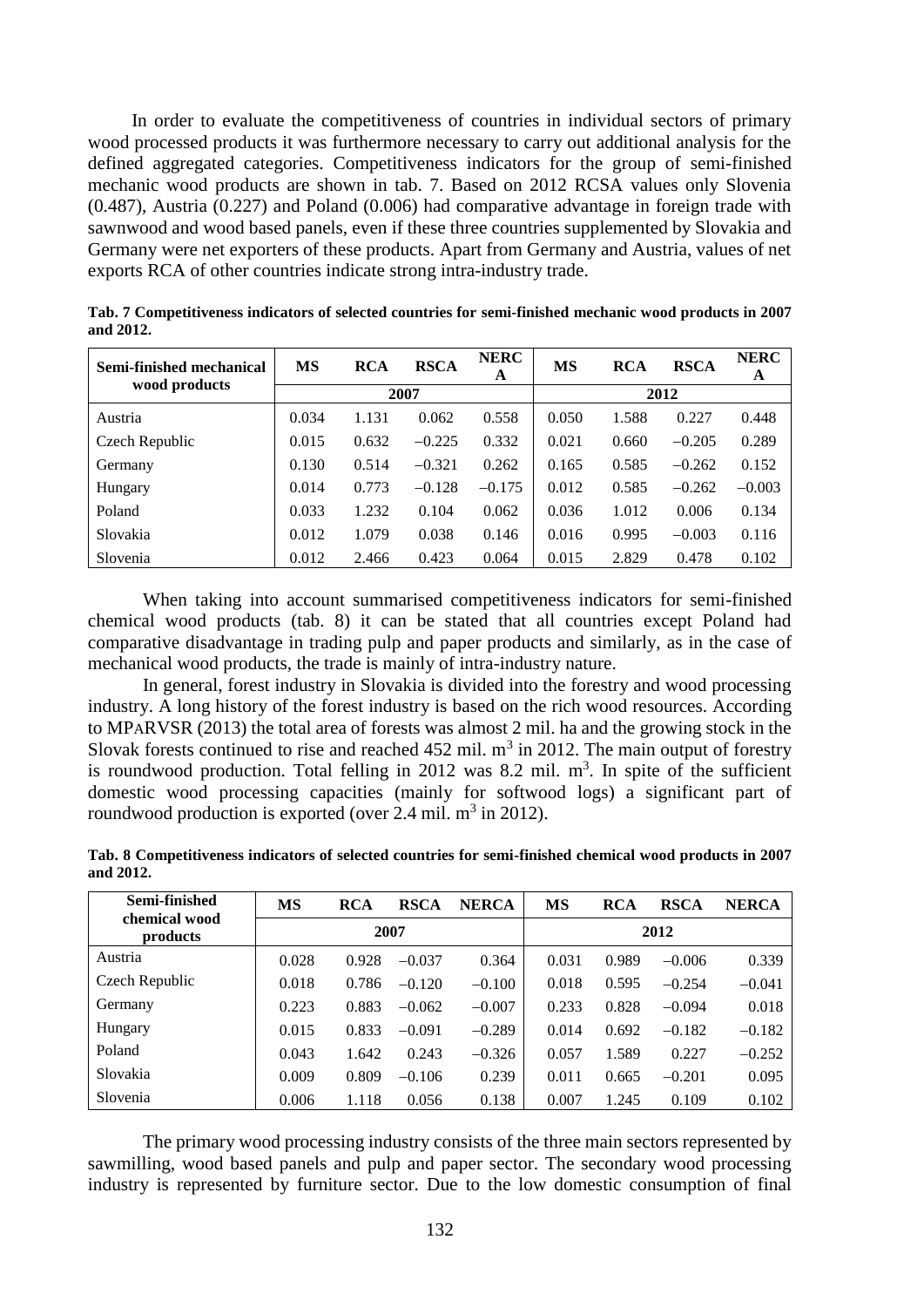products the whole industry is strongly export oriented. The primary processing sectors have been traditionally using the domestic wood resources, however the increasing pulp and paper production resulted in a growth in imports of hardwood pulpwood. Sawmilling sector is very heterogeneous and mostly oriented to production of low value construction coniferous sawnwood (PALUŠ and PAROBEK, 2013). In 2012 the Slovak sawmills produced 1.56 mil.  $m^3$  of sawnwood out of which 40 % was exported. Wood based panel industry is represented mainly by particle board producers that produced  $0.53$  mil.  $m<sup>3</sup>$  of boards in 2012. At the same time over 64 % of production was exported and nearly 0.23 mil.  $m<sup>3</sup>$  of particle board imported to Slovakia. Pulp and paper industry is one of the most powerful sectors in the Slovak economy ( $\text{\r{S}UP}$ IN, 2011). In 2012 the production of the main paper categories - printing and writing paper was 0.54 mil. tons, out of which nearly 96% was exported. The future development of the industry is depending on the level of utilisation of wood resources, investments into wood processing capacities and innovation activities of the industry (LOUČANOVÁ, 2004).

In evaluating Slovakia's forest based industry competitiveness it was necessary to analyse the calculated indicators for each product category individually as mentioned in the concept of WOLFF *et al*. (2007). In general, Slovakia's market share on the EU exports for semifinished products in 2012 was between1.1% to 2.1% and was declining with the value added in production chain of primary wood processing sectors. The highest market share of 7.7% in 2012 was recorded for roundwood when it rose from 3.3% in 2007. This increase was caused mainly by a significant increase in fuel wood exports, which production had been driven by the increasing demand for renewable energy resources as a result of the EU renewable energy policy (EREC, 2008). Likewise other former transition countries in the group, Slovakia has a comparative advantage in export of raw wood material as its RCA (0.660) is one of the greatest. At the same time the country is a net exporter of roundwood with a strong specialisation on export (NERCA  $= 0.732$ ) and thus inter-industry trade oriented. Similarly, comparative advantages increased for sawnwood trade when RCA almost doubled from 0.181 in 2007 to 0.309 in 2012. The exports were driven mostly by the emerging construction markets for coniferous sawnwood as a result of the post crisis recovery at some foreign markets. Slovakia is also a net exporter of sawnwood with a strong export specialisation (NERCA  $= 0.360$ ). The country has no comparative advantages in wood based panel trade ( $RCA = -0.136$ ) and NERCA value (-0.153) indicates significant intra-industry specialisation with imports prevailing over exports. This trend is also obvious from the development of statistical data published by FAOSTAT (2015). This is a result of the existing domestic production capacities dominated by particle board manufacturing and thus domestic consumption depending on imports of all other products in the category such as plywood and fibreboard. The sector producing semi-finished chemical wood products – pulp and paper industry in Slovakia has comparative disadvantage in trading for both wood pulp products (-0.200) and paper and paperboard products (-0.059). Due to the specialised production of certain products from the entire product group Slovakia is a net importer of these products and the country is intra-industry specialised.

Based on the analysis of competitiveness indicators for the Slovak forest based industry it can be concluded that the comparative advantages are changing with the processing level and they decline with the increasing value added to the products. Trade specialisation is also influenced by the level of processing. The same relations were concluded by MÄKELÄ (2009) as he realised that the Russian forest sector is competitive primarily in products with a low added value. Our research proved that the Slovakia is inter-industry specialised in the raw material level (roundwood) and semi-finished mechanical low added value wood products (sawnwood) level and it turns to be intra-industry specialised with the increasing added value of products (wood based panels, wood pulp, paper and paperboard). The results of our analysis can also be compared to those by DIETER and ENGLERT (2007) who concluded that it is typical for industrialised countries to be intra-industry specialised and also that there is a continuous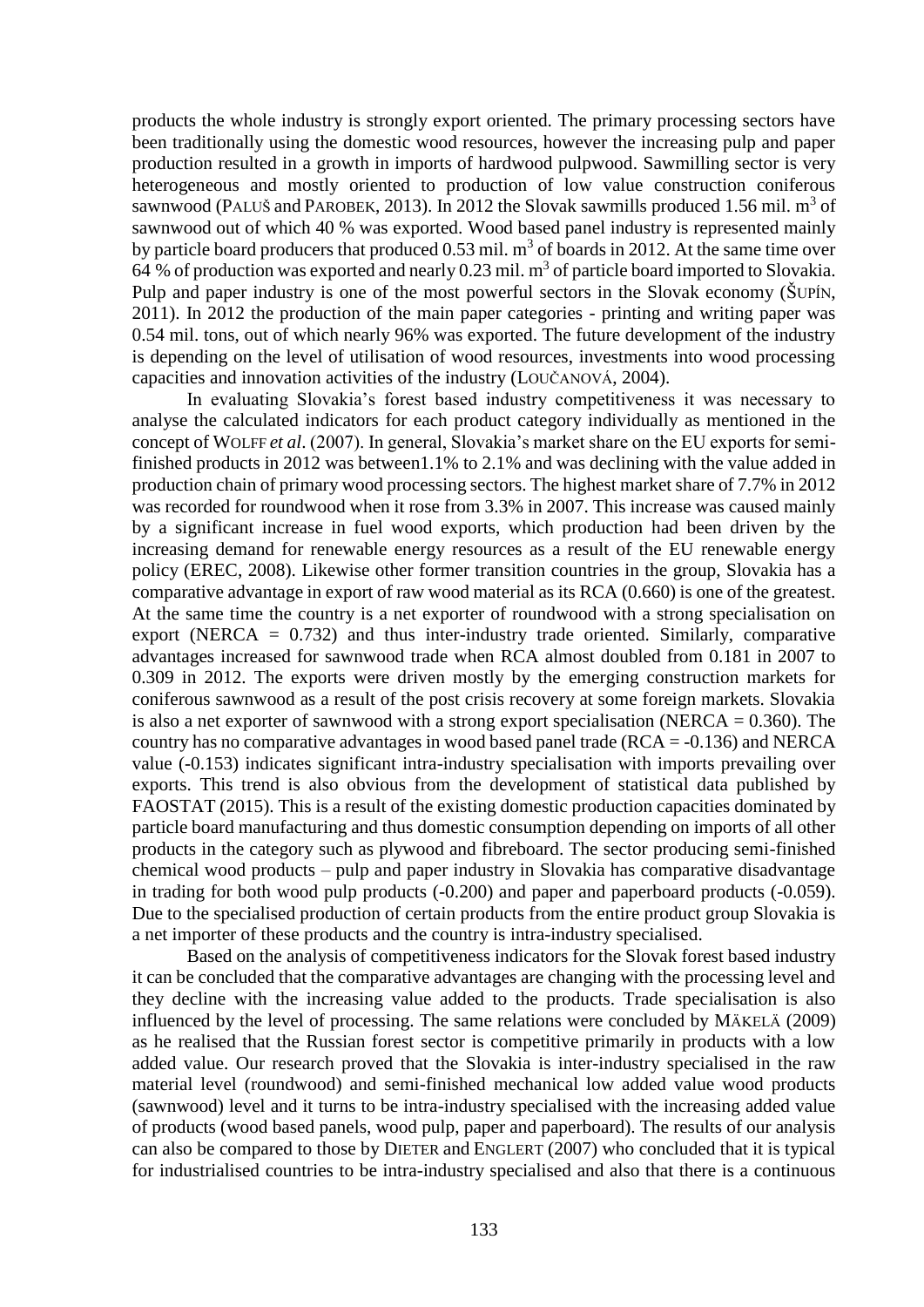increase and specialisation in trade along the entire production process which can be explained by the obviously higher variety of finished products than of preliminary products.

# **CONCLUSIONS**

As globalization is affecting all aspects of economic and social environment and increases competitiveness, it is necessary for the industries to face these challenges and implement innovative strategies to gain market advantages. A nation's competitiveness can be evaluated through the ability of a nation to produce goods and services meeting the requirements of the international markets, while simultaneously maintaining and expanding the incomes of its people over the longer term. Forestry and forest industry are based on the production and utilisation of raw wood material in the entire supply chain and the wood origin from renewable and sustainable sources can be considered as one of the competitive factors on the present environmentally sensitive markets and under the pressure of the global green initiatives.

The objective of this study was to analyse the competitiveness of selected central European countries in the EU forest products market with the emphasis on Slovakia in the sectors of raw wood material, products of primary mechanical and primary chemical wood processing. A set of commonly used competitiveness indicators was adopted to analyse the position and changes in competitiveness of the respective countries in different time periods. It can be concluded that the study results confirmed that comparative advantages and specialisation of a country is changing with the level of processing. In particular, Slovakia has the highest comparative advantage in trade with raw wood material among the analysed countries and the increase in values of adopted indicators was caused mainly by a significant increase in fuel wood exports driven by the increasing demand for renewable energy resources as a result of the EU renewable energy policy. A comparative advantage has also been revealed and has been increasing for sawnwood trade during the examined period. Sawnwood exports were driven mostly by the recovering construction markets for coniferous sawnwood. Wood based panel trade of Slovakia is characterised by revealed comparative disadvantage and a significant intra-industry specialisation with imports prevailing over exports as a result of the domestic production specialised in particle board manufacturing and import dependence of all other products in the product group. In case of semi-finished chemical wood products no comparative advantage was revealed. On the raw material level (roundwood) and semi-finished mechanical low added value wood products (sawnwood) level Slovakia is inter-industry specialised and with the increasing added value of products (wood based panels, wood pulp, paper and paperboard) the country turned to be intra-industry specialised.

#### **REFERENCES**

BALASSA, B. 1965. Trade Liberalisation and 'Revealed' Comparative Advantage, In The Manchester School, 1965, 119(2): 99-123.

CARVALHO, K. H. A., SILVA, M. L., SOARES, N. S. 2009. Competitiveness of Brazilian Wood Pulp in the International Market, In Cerne,  $2009$ ,  $15(4)$ :  $383-390$ .

DIETER, M., ENGLERT, H. 2007. Competitiveness in the Global Forest Industry Sector: an Empirical Study with Special Emphasis on Germany. European Journal of Forest Research, 2007,  $120(3)$ : 401-412.

EREC, 2008. Renewable Energy Technology Roadmap 20% by 2020. In EREC - European Renewable Energy Council [online]. 2008 [cit. 2015-09-10]. Available on Internet:

https://www.google.com/url?sa=t&rct=j&q=&esrc=s&source=web&cd=5&ved=0CEYQFjAE&url=ht tp%3A%2F%2Fwww.erec.org%2Ffileadmin%2Ferec\_docs%2FDocuments%2FPublications%2FRene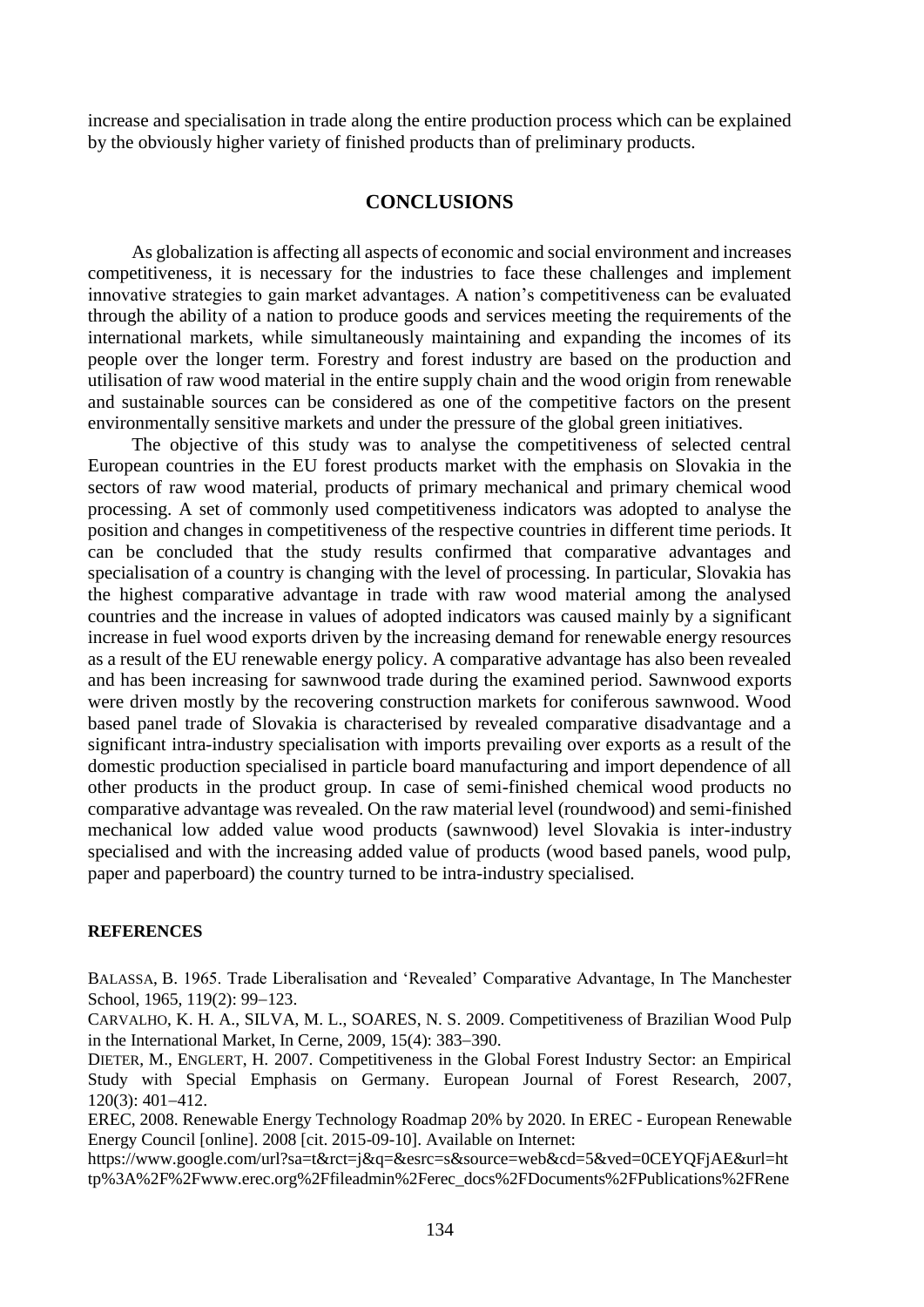wable\_Energy\_Technology\_Roadmap.pdf&ei=SFABVf3FNIW2ygPux4E4&usg=AFQjCNGPOY1no 1G-i7yE55es967pBJq5YA&sig2=3A1ajHHkMzSZflwn5y-iWw

FAO. 1982.Classification of Forest Products [online].1982 [cit. 2015-09-18]. Available on Internet: <http://www.fao.org/docrep/015/an647e/an647e00.pdf>.

FERTO, I., HUBBARD, L. J. 2001. Regional Comparative Advantage and Competitiveness in Hungarian Agri-Food Sectors. In 77th EAAE Seminar/ NJF Seminar [online]. 2001, no. 325 [cit. 2015-09-20]. Available on Internet: < http://www.ptt.fi/eaae-njf/papers/ferto.pdf>.

FAOSTAT, 2015. Forestry Production and Trade [online]. 2015 [cit. 2015-09-16]. Available on Internet: <http://faostat3.fao.org/faostat-gateway/go/to/download/F/FO/E>.

GIURCA, D., SERBANESCU, C. 2000. Romanian Agro-food Sector Competitiveness in CEFTA – What are the real chances? The Arkleton Centre for Rural Development Research. King's College [online]. [cit. 2015-09-25]. Available on Internet: < http://www.docstoc.com/docs/ 150169935/Romanian-Agrofood-Sector-Competiveness-in-CEFTA---University-of>.

GONUGUNTLA, S. 2007. New Zealand Forestry – An Analysis of Comparative Advantage. New Zealand Journal of Forestry,  $2007, 51(4)$ :  $21-27$ .

GRIES, T., HENTCHEL, C. 1994. Internationale Wettbewerbsfähigkeit: Was ist das? Wirtschaftsdienst,  $994(7): 416 - 422.$ 

HAJDÚCHOVÁ, I., HLAVÁČKOVÁ, P. 2014. Vplyv globálnej ekonomiky na lesnícko-drevársky sektor v Českej a Slovenskej republike. Acta Facultatis Xylologiae Zvolen, 2014, 56(2): 135–146, ISSN 1336-3824.

JANSIK, C., IRZ, X., KUOSMANEN, N. 2014. Competitiveness of Northern European Dairy Chaos, MTT Economic Research. Agrifood Research Finland. Helsinky, 2014, 160 p.

KAGOCHI, J. M. 2007. Evaluating the Competitiveness of US Agricultural Market Commodities. [online]. Auburn Univeristy Albama, 2007 [cit. 2015-09-24]. Available on Internet: <http://www.oeko.de/oekodoc/596/2007-142-en.pdf>.

LATRUFFE, L. 2010. Competitiveness, Productivity and Efficiency in the Agricultural and Agri-Food Sectors. In OECD Publishing: OECD Food, Agriculture and Fisheries Working Papers. [online]. 2010, no. 30 [cit. 2015-10-14]. Available on Internet: < http://dx.doi.org/10.1787/5km91nkdt6d6-en >.

LAURSEN, K. 1998. Revealed Comparative Advantage and the Alternatives as Measure of International Specialisation. In DRUID Working Paper, Copenhagen. [online]. 1998, no. 98-30 [cit. 2015-09-14]. Available on Internet: < http://ideas.repec.org/p/aal/abbswp/98-30.html#download >.

LOUČANOVÁ, E. 2004. Smerovanie invencií a inovácií v drevospracujúcom priemysle. Marketing a obchod, 2004, p. 156-159.

MÄKELÄ, T. 2009. The Russian Forest Industry: A Case Of Competitiveness And Export Taxes. [online]. Helsinky: Helsinki School of Economics, 2009 [cit. 2015-10-14]. Available on Internet: <http://epub.lib.aalto.fi/fi/ethesis/pdf/12057/hse\_ethesis\_12057.pdf>.

MPARVSR, 2014. Green Report 2013: Report on the status of forestry in the SR 2013. [online]. Ministry of Agriculture of the Slovak Republic in cooperation with the National Forest Centre - Forest Research Institute Zvolen, 2013 [cit. 2015-10-14]. Available on Internet: <http://www.mpsr.sk/sk/index.php?navID=123&id=8915>

NOOR, A. Z., RODA, J. M., AHMAD, F. P. 2008. Research Report on the Evaluation on Malaysian Wood Products to Europe – a Comparative Advantage Perspective in Regards of Recent Evaluations in European Forest Sector. [online]. Forest Research Institute Malaysia, 2008. [cit. 2015-10-14]. Available on Internet: <http://hal.archives-ouvertes.fr/docs/00/34/41/88/PDF/Report on the evaluation

on\_Malaysian\_wood\_products\_to\_Europe\_a\_comparative\_advantage\_perspective\_in\_regards\_of\_rece nt\_evaluations\_in\_European\_forest\_sector\_pdf.pdf>.

OBLAK, L., GLAVONIĆ, B. 2014. A Model for the Evaluation of Radio Advertisements for the sale of Timber Products. Drvna industrija, 2014, 65(4): 303–308.

OHLIN, B. 1933. Interregional and International Trade. Cambridge: Harvard University Press, 1933, 617 p.

PALUŠ, H., KAPUTA, V. 2009. Survey of Attitudes towards Forest and Chain of Custody Certification in the Slovak Republic. Drewno,  $2009, 52(182)$ : 65-81.

PALUŠ, H., PAROBEK, J. 2013. Changing Patterns of Roundwood Deliveries in Slovakia. In Markets for Wood and Wooden Products, Zagreb: WoodEMA, 2013, p. 77–94.